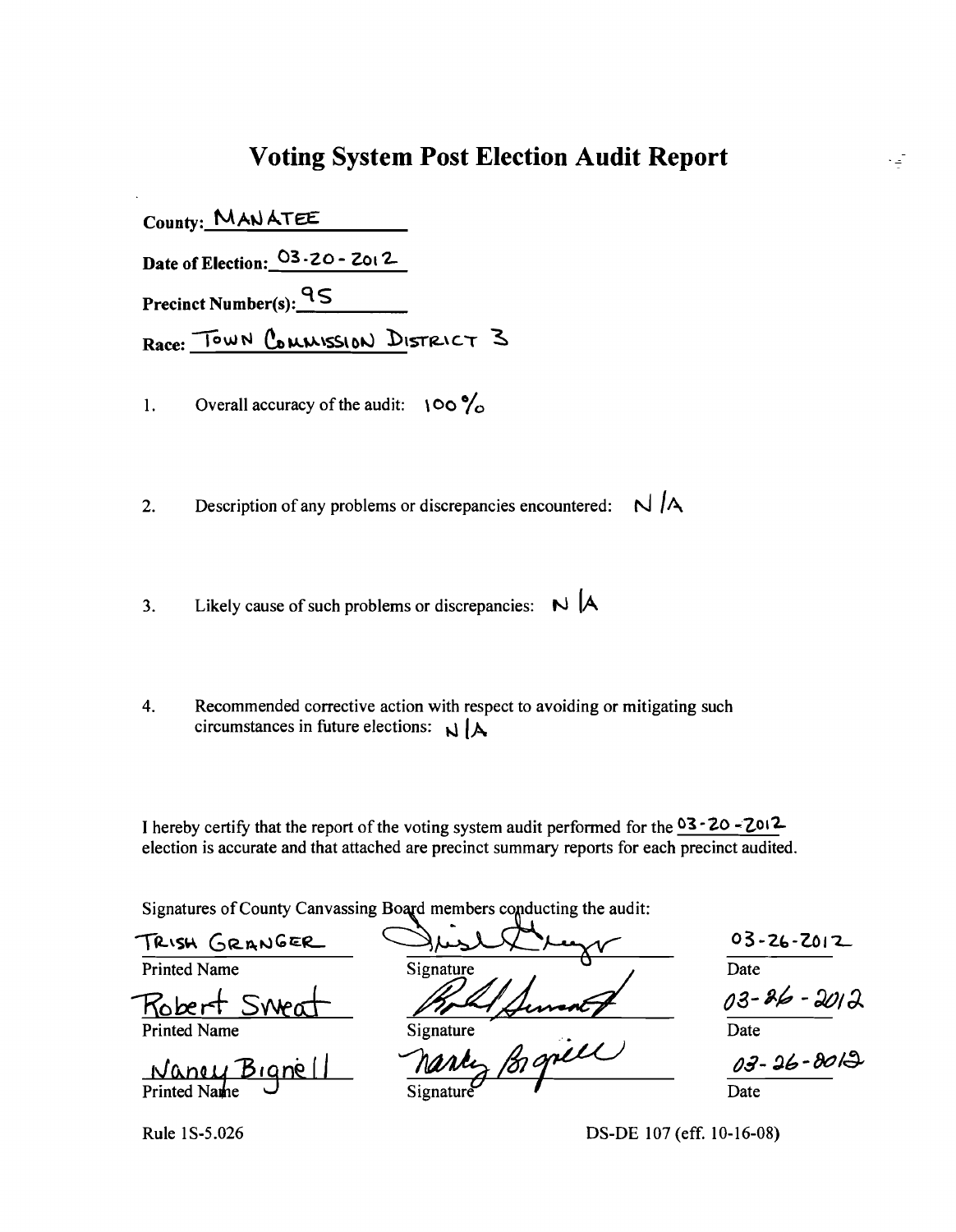# **Precinct Summary**

 $\mathbb{Z}^{\mathbb{Z}}$ 

Race Audited: Town Commission District 3

Precinct Number: 95

| Candidate Name or Issue Choice             | Voting System<br>Total | Manual Public<br><b>Tally Total</b> | Difference $(+ or -)$ |
|--------------------------------------------|------------------------|-------------------------------------|-----------------------|
|                                            | 381                    | 381                                 |                       |
| David Brenner<br>Ray Ra <sub>il</sub> wski | 308                    | 308                                 |                       |
| $\mathbf{v}$                               |                        |                                     |                       |
|                                            |                        |                                     |                       |
|                                            |                        |                                     |                       |
|                                            |                        |                                     |                       |
|                                            |                        |                                     |                       |
|                                            |                        |                                     |                       |
|                                            |                        |                                     |                       |
|                                            |                        |                                     |                       |
|                                            |                        |                                     |                       |
| ٠                                          |                        |                                     |                       |
|                                            |                        |                                     |                       |
|                                            |                        |                                     |                       |
|                                            |                        |                                     |                       |
|                                            |                        |                                     |                       |

| Number of ballots overvoted:    |  |
|---------------------------------|--|
| Number of ballots undervoted:   |  |
| Number of questionable ballots: |  |

(Attach a separate Precinct Summary for each precinct audited.)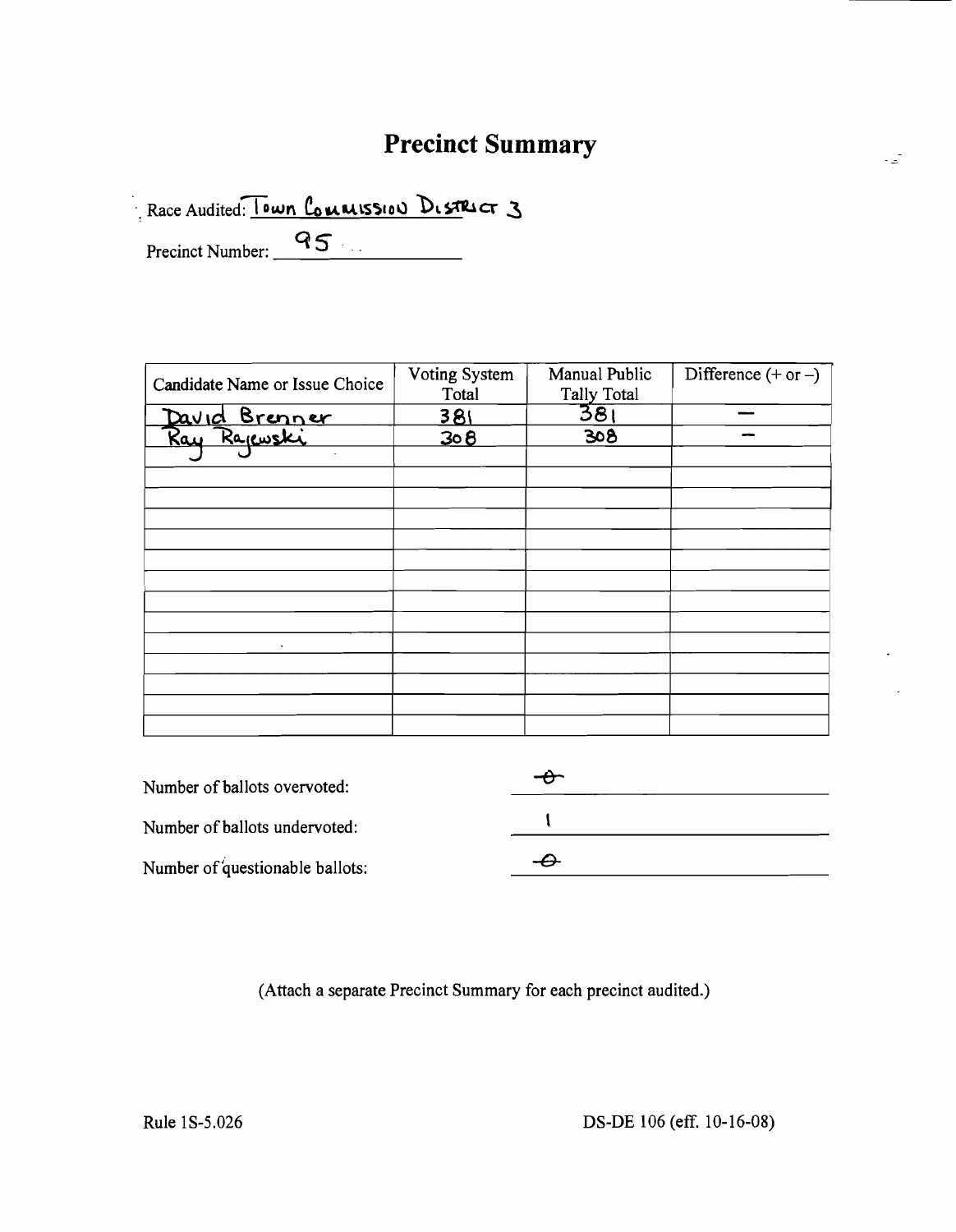county: Manatee Date of Election:  $3 - 20$   $12$ 5 **Precinct Number**  $\overline{\mathcal{F}}$  $Dist$  $(l<sub>MM</sub>)$  $Race: \overline{(\alpha \nu)}$ 

#### **Audit Team Worksheet Marksense Ballots**

 $\mathcal{O}_{\mathcal{A},\mathcal{A}}$ 

|                            | <b>Manual Audit Tally</b> |                          |               |                  |               |  |  |  |  |  |  |  |  |  |
|----------------------------|---------------------------|--------------------------|---------------|------------------|---------------|--|--|--|--|--|--|--|--|--|
| <b>Candidate or Issue</b>  | <b>Early Voting (EV)</b>  | <b>Election Day (ED)</b> | Absentee (AB) | Provisional (PV) | <b>Totals</b> |  |  |  |  |  |  |  |  |  |
| David it trover            |                           |                          |               |                  |               |  |  |  |  |  |  |  |  |  |
|                            |                           | .ड्य                     |               |                  |               |  |  |  |  |  |  |  |  |  |
|                            |                           |                          |               |                  |               |  |  |  |  |  |  |  |  |  |
|                            |                           |                          |               |                  |               |  |  |  |  |  |  |  |  |  |
|                            |                           |                          |               |                  |               |  |  |  |  |  |  |  |  |  |
|                            |                           |                          |               |                  |               |  |  |  |  |  |  |  |  |  |
|                            |                           |                          |               |                  |               |  |  |  |  |  |  |  |  |  |
| <b>Write-in Candidates</b> |                           |                          |               |                  |               |  |  |  |  |  |  |  |  |  |
| <b>Overvotes</b>           |                           |                          |               |                  |               |  |  |  |  |  |  |  |  |  |
| <b>Undervotes</b>          |                           |                          |               |                  |               |  |  |  |  |  |  |  |  |  |
| Questionable               |                           | المهاجر                  |               |                  |               |  |  |  |  |  |  |  |  |  |

**Audit Team Members:** Michelle  $R$ 0331E  $L$  $ALLH$  $E$ 

Printed Name

Signature Signature ٤ì

 $\frac{26-12}{26-12}$  $\frac{1}{\text{Date}}$  $\overline{3}$  $\overline{\text{Date}}$ 

Rule 1S-5.026

DS-DE 105B (eff. 10-16-08)

E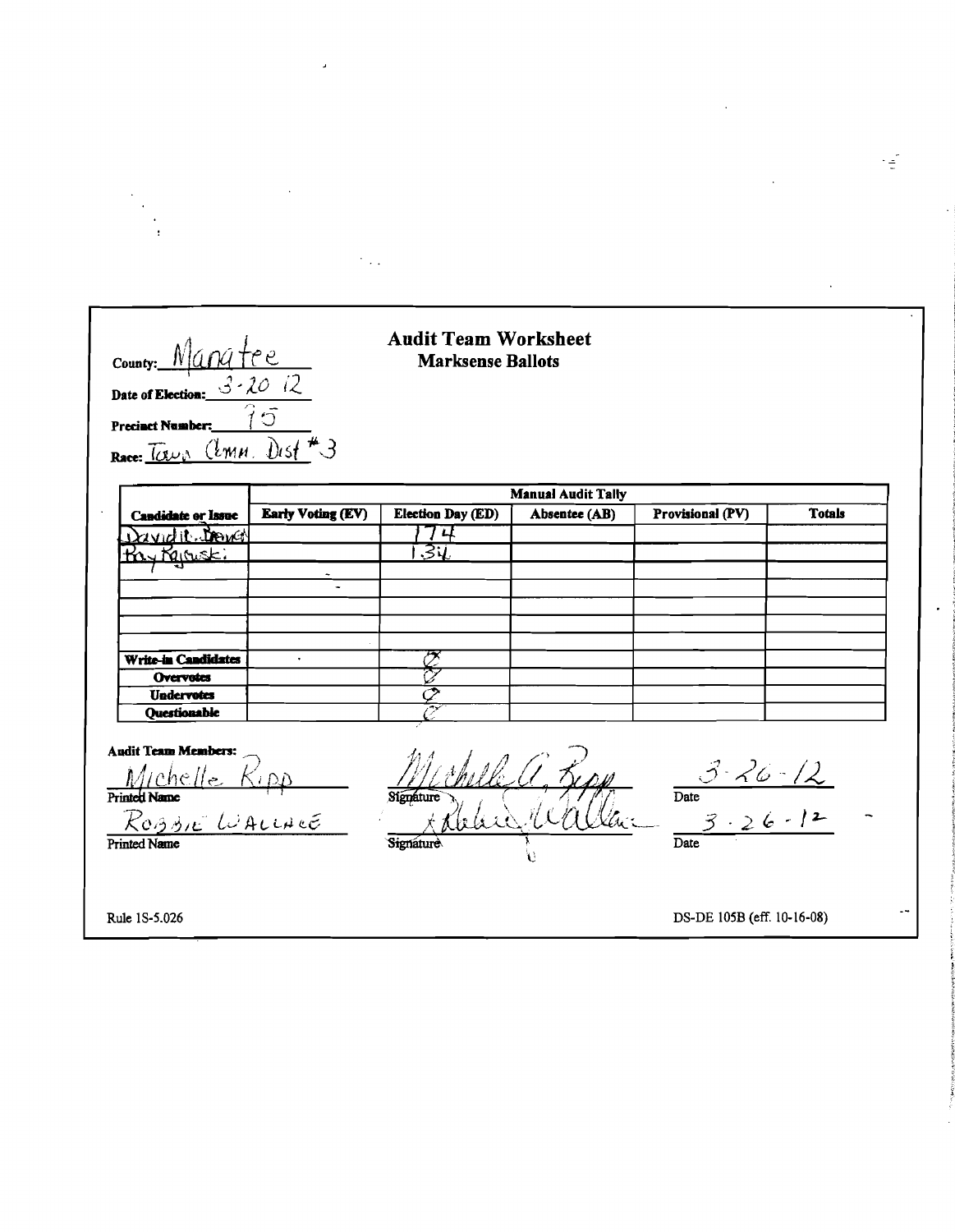| County: $MAP$                                                                                                |                                   | <b>Marksense Ballots</b> |                           |                                   |               |
|--------------------------------------------------------------------------------------------------------------|-----------------------------------|--------------------------|---------------------------|-----------------------------------|---------------|
| Date of Election: $3/z\sqrt{12}$                                                                             |                                   |                          |                           |                                   |               |
| Precinct Number: $q \leq$                                                                                    |                                   |                          |                           |                                   |               |
|                                                                                                              | Race: Town Commissioner, Dist. #3 |                          |                           |                                   |               |
|                                                                                                              |                                   |                          | <b>Manual Audit Tally</b> |                                   |               |
| <b>Candidate or Issue</b>                                                                                    | <b>Early Voting (EV)</b>          | <b>Election Day (ED)</b> | Absentee (AB)             | Provisional (PV)                  | <b>Totals</b> |
| DAV.d W. BREAKER                                                                                             |                                   |                          | -3                        |                                   | 13            |
| RAY RAjewski                                                                                                 |                                   |                          |                           |                                   | 8प            |
| <b>Write-in Candidates</b><br><b>Overvotes</b>                                                               |                                   |                          |                           |                                   | Ø             |
| <b>Undervotes</b>                                                                                            |                                   |                          |                           |                                   |               |
| Questionable                                                                                                 |                                   |                          |                           |                                   |               |
| <b>Audit Team Members:</b><br><u>Cheryl L. Constrak</u><br>red Name<br>inder A. Condo<br><b>Printed Name</b> |                                   | Signature                |                           | $\frac{3/26}{2}$<br>$\frac{7}{2}$ |               |
| <b>Printed Name</b>                                                                                          |                                   | Signature                |                           | Date                              |               |

 $\mathcal{L}(\mathcal{L}(\mathcal{L}))$  . The set of  $\mathcal{L}(\mathcal{L})$ 

 $\mathcal{L}^{\text{max}}_{\text{max}}$ 

 $\sim 10^{11}$  km  $^{-1}$ 

rei<br>Ti

 $\mathcal{L}^{\text{max}}_{\text{max}}$  and  $\mathcal{L}^{\text{max}}_{\text{max}}$ 

 $\mathcal{L}_{\text{max}}$  , where  $\mathcal{L}_{\text{max}}$ 

 $\mathcal{L}^{\text{max}}_{\text{max}}$ 

 $\mathcal{L}_{\text{max}}$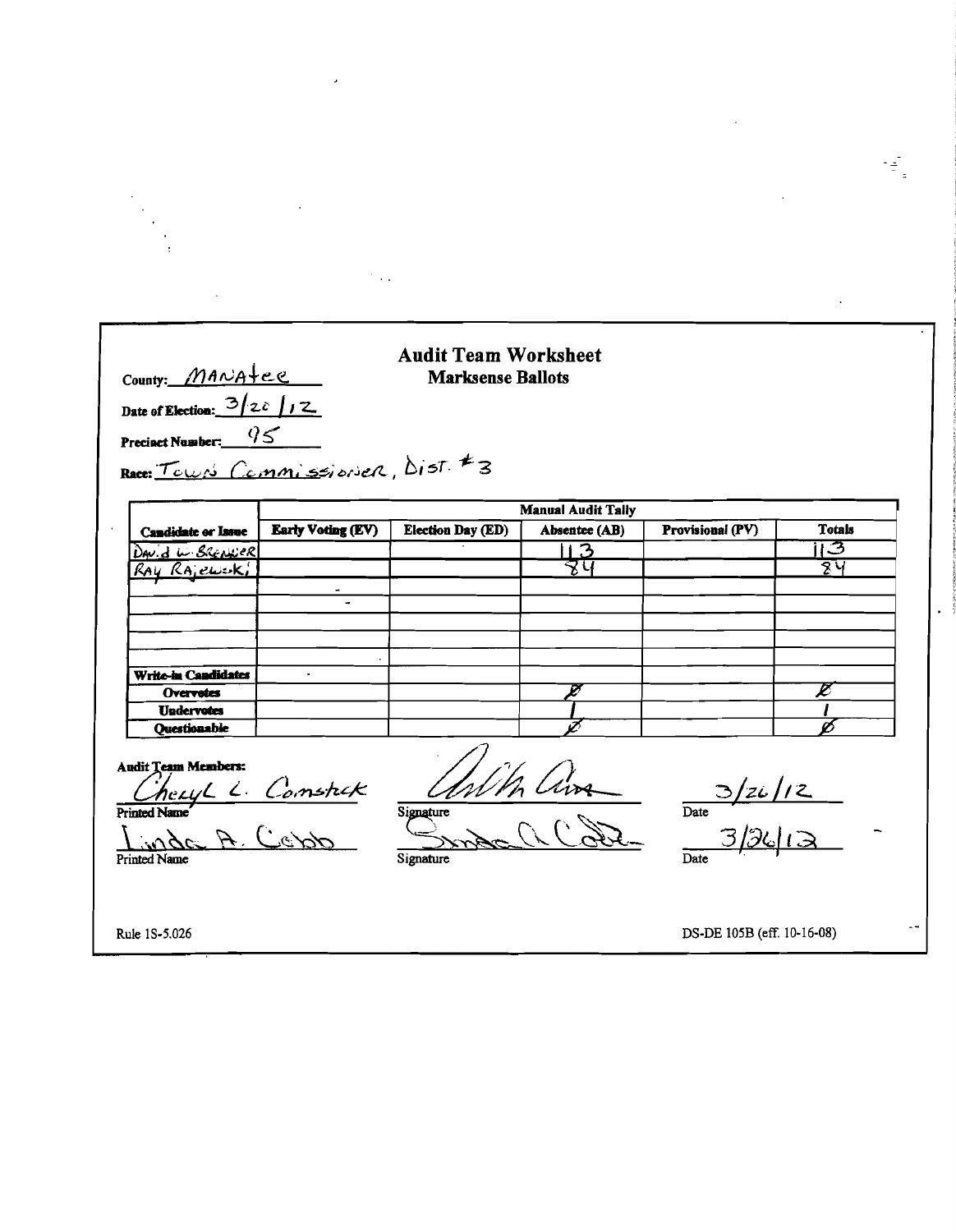| County: Manatee<br>Date of Election: $\frac{312c}{201}$<br>Precinct Number:___                                  | 95                | <b>Audit Team Worksheet</b><br><b>Marksense Ballots</b> |                           |                              |                  |
|-----------------------------------------------------------------------------------------------------------------|-------------------|---------------------------------------------------------|---------------------------|------------------------------|------------------|
| Race: Town Cann Dist 3                                                                                          |                   |                                                         | <b>Manual Audit Taily</b> |                              |                  |
| <b>Candidate or Issue</b>                                                                                       | Early Voting (EV) | <b>Election Day (ED)</b>                                | Absentee (AB)             | Provisional (PV)             | <b>Totals</b>    |
| DAVIO Brenner                                                                                                   | 94                |                                                         |                           |                              | य प              |
| <u>Ray Rajewski</u>                                                                                             | <u>90.</u>        |                                                         |                           |                              | $\overline{9}$ 0 |
| <b>Write-in Candidates</b><br>Overvotes                                                                         |                   |                                                         |                           |                              |                  |
| <b>Undervotes</b>                                                                                               |                   |                                                         |                           |                              |                  |
| <b>Ouestionable</b><br><b>Audit Team Members:</b><br>Cino <u>v Nelson</u><br>Printed Name<br><u>auva Panico</u> |                   | Signature Verder                                        |                           | $\frac{3 26 8012 }{3/36/12}$ |                  |

 $\bar{\boldsymbol{\beta}}$ 

 $\mathcal{O}(\mathbb{Z}/2)$ 

 $\overline{\phantom{a}}$ 

ă.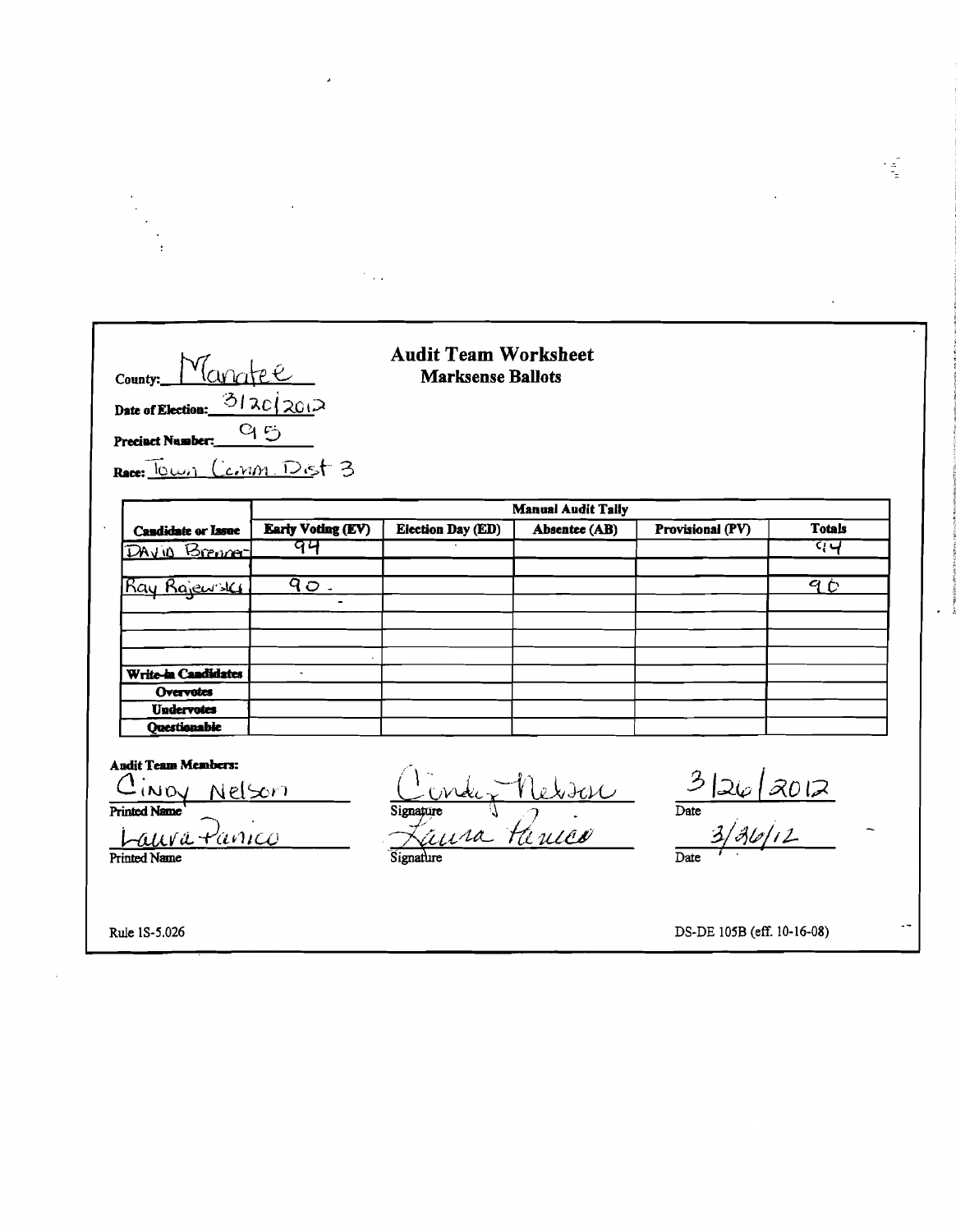| County: $\sqrt{a}$ mate Q                |  |
|------------------------------------------|--|
| Date of Election: $3\sqrt{2}$ $\sqrt{2}$ |  |
| Precinct Number:                         |  |
| Race: LBK COmm. # 5                      |  |

## Audit Team Worksheet DRE Ballots

|                                           | <b>Manual Audit Tally</b> |                          |                         |               |  |  |  |  |  |  |  |  |  |  |
|-------------------------------------------|---------------------------|--------------------------|-------------------------|---------------|--|--|--|--|--|--|--|--|--|--|
| <b>Candidate or Issue</b>                 | <b>Early Voting (EV)</b>  | <b>Election Day (ED)</b> | <b>Provisional (PV)</b> | <b>Totals</b> |  |  |  |  |  |  |  |  |  |  |
| Brenner <sup>-1</sup><br>Dov <sub>1</sub> |                           |                          |                         |               |  |  |  |  |  |  |  |  |  |  |
| Rajewski                                  |                           |                          |                         |               |  |  |  |  |  |  |  |  |  |  |
|                                           |                           |                          |                         |               |  |  |  |  |  |  |  |  |  |  |
|                                           |                           |                          |                         |               |  |  |  |  |  |  |  |  |  |  |
|                                           |                           |                          |                         |               |  |  |  |  |  |  |  |  |  |  |
|                                           |                           |                          |                         |               |  |  |  |  |  |  |  |  |  |  |
|                                           |                           |                          |                         |               |  |  |  |  |  |  |  |  |  |  |
|                                           |                           |                          |                         |               |  |  |  |  |  |  |  |  |  |  |
| <b>Write-in Candidates</b>                |                           |                          |                         |               |  |  |  |  |  |  |  |  |  |  |
| <b>Undervotes</b>                         |                           |                          |                         |               |  |  |  |  |  |  |  |  |  |  |

Audit Team Members:<br>
<u>S/CCCON</u>  $C<sub>1</sub>$  (  $J$  $h$  $R$ on  $J_1 e f$  .  $J_1$  $R$  ,  $J_2$ ,  $J_3$ ,  $J_4$ ,  $J_5$ Printed Name<br>  $\frac{\sqrt{2\pi}}{\pi}$ <br>
Printed Name<br>
Printed Name<br>  $\frac{\sqrt{2\pi}}{\pi}$ <br>
Signature<br>  $\frac{\sqrt{2\pi}}{\pi}$ <br>
Signature<br>  $\frac{\sqrt{2\pi}}{\pi}$ <br>  $\frac{\sqrt{2\pi}}{\pi}$ <br>  $\frac{\sqrt{2\pi}}{\pi}$ <br>  $\frac{\sqrt{2\pi}}{\pi}$ <br>  $\frac{\sqrt{2\pi}}{\pi}$ <br>  $\frac{\sqrt{2\pi}}{\pi}$ <br>  $\frac{\sqrt{2\pi}}{\pi}$ Printed Name  $\qquad \qquad$  Signature  $\qquad \qquad \qquad$   $\qquad \qquad$  Date Printed Name I J Signature /.' -------,; Date (. /  $\sim 10^4$ 

Rule IS-5.026 DS-DE 105A (eff. 10-16-08

 $\Lambda$